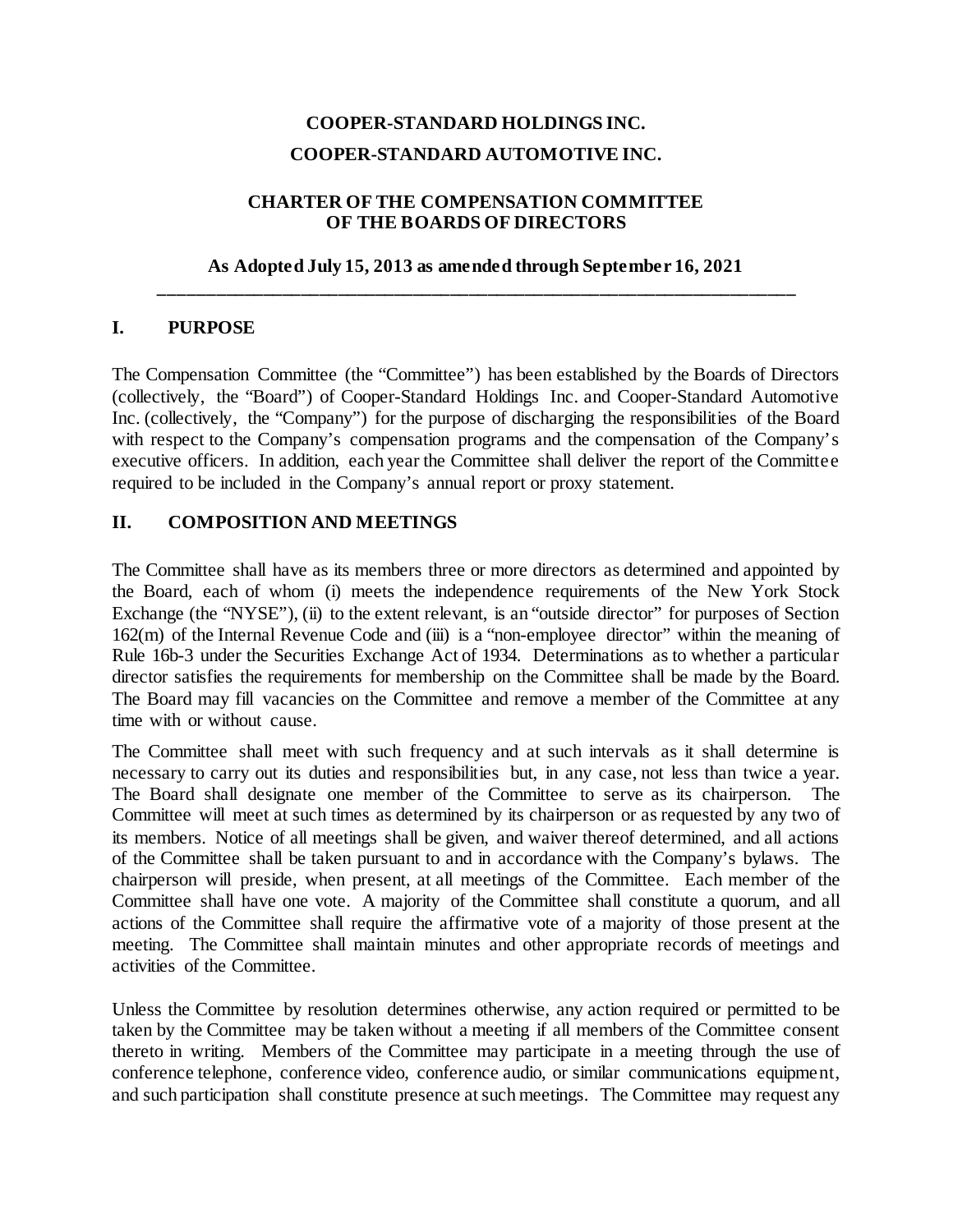officer or employee of the Company or the Company's professional advisers to attend any meeting of the Committee.

# **III. RESPONSIBILITIES AND AUTHORITY**

In furtherance of its purpose, the Committee is authorized and directed as follows:

## *Compensation Committee Charter and Committee Performance Evaluation*

The Committee shall review this charter annually for adequacy and recommend to the Board any changes it deems necessary or appropriate. The Committee shall conduct at least annually a review and evaluation of the performance of the Committee and its members, including a review of adherence to this charter.

#### *Executive Officer Compensation and Benefits*

The Committee shall:

- Review and approve corporate goals, objectives and other criteria, including certain environmental, social and governance (ESG) goals and milestones, relevant to the Chief Executive Officer and other executive officer compensation.
- Evaluate the performance of the Chief Executive Officer and other executive officers in light of such criteria and, based on such evaluation, determine and approve (either as a committee or together with the other independent directors, as directed by the Board) the annual salary, bonus and other compensation and benefits, direct and indirect, of the Chief Executive Officer and the other executive officers.

#### *Executive Compensation Programs*

In connection with executive compensation programs, the Committee shall:

- Establish, in consultation with the Board and senior management, the Company's overall compensation philosophy, and oversee the development and implementation of compensation programs and policies.
- Develop and approve (either as a committee or together with the other independent directors) new executive compensation programs and amendments to such programs.
- Review on a periodic basis the operations of the Company's executive compensation programs to determine whether they are properly coordinated and achieving their intended purpose(s).
- Review on a periodic basis the Company's compensation arrangements and practices to assess the extent to which they encourage inappropriate risk-taking.
- Review and recommend to the Board the Company's submissions to shareholders on executive compensation matters, including advisory votes on executive compensation and the frequency of such votes. Review the results of any advisory shareholder votes on executive compensation and consider whether to recommend adjustments to the Company's executive compensation policies and practices as a result of such votes.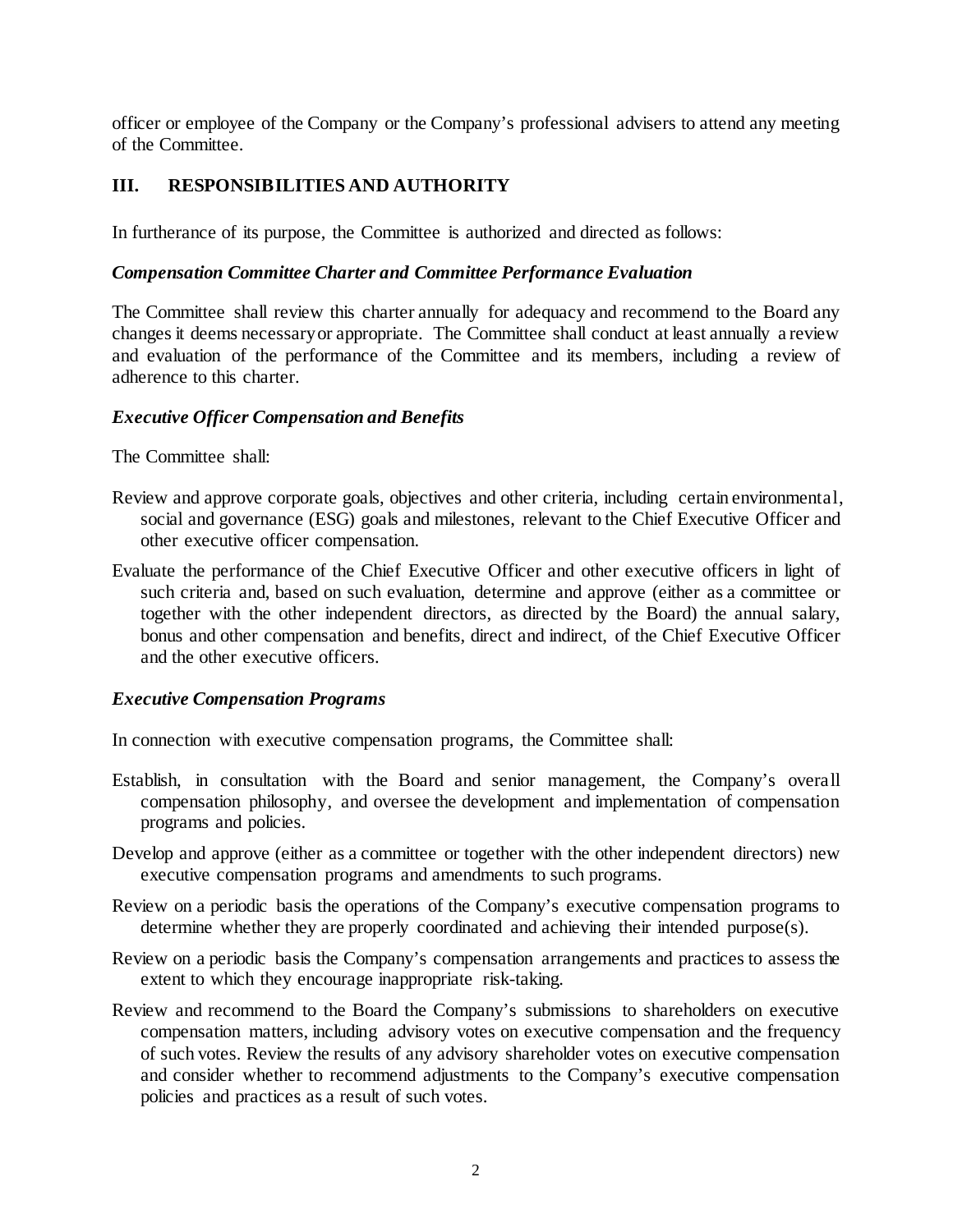Review on a periodic basis the regulatory and compensation-related governance developments and propose policies, such as the executive stock ownership policy, securities trading policy and recoupment policy, to ensure that the Company's executive compensation programs and policies are consistent with market and corporate governance best practices.

#### *Contracts with Current, Proposed, or Former Executive Officers*

The Committee shall review and approve (either as a committee or together with the other independent directors) any contracts or other transactions with current, proposed, or former executive officers of the Company, including consulting arrangements, employment contracts, and severance, change-in-control or termination agreements.

## *Equity-Based Compensation Plans*

The Committee shall:

- Approve (either as a committee or together with the other independent directors) all new equity-based compensation plans of the Company and any amendments thereto, subject, to the extent applicable, to any requirement of shareholder approval. The Committee shall have and shall exercise all the authority of the Board with respect to the administration of such plans.
- Review on a periodic basis the operations of the Company's equity-based compensation plans to determine whether they are properly coordinated and achieving their intended purpose(s).
- Approve (either as a committee or together with the other independent directors) all awards pursuant to the Company's equity-based compensation plans.

## *Employee Benefit Plans*

The Committee is authorized to develop, approve, review and oversee all of the employee benefit plans maintained by or proposed for the Company, including but not limited to medical, pension, and other plans. The Committee shall have and shall exercise all the authority of the Board with respect to the administration of such plans. The Committee may also authorize the appropriate executives of the Company to review, administer, amend or approve such plans.

#### *Succession Planning*

The Committee is authorized to work with the CEO and the Board to plan for the succession of the CEO and other senior executive officers, as well as to develop plans for interim succession for the CEO in the event of retirement or an unexpected occurrence.

#### *Compensation Committee Report*

The Committee shall review and discuss with management the compensation discussion and analysis required to be included in the Company's annual report or proxy statement. Based on such review and discussion, the Committee shall make a recommendation to the Board as to whether such compensation discussion and analysis shall be included in such annual report or proxy statement and shall deliver the report of the Committee required to be included in such annual report or proxy statement.